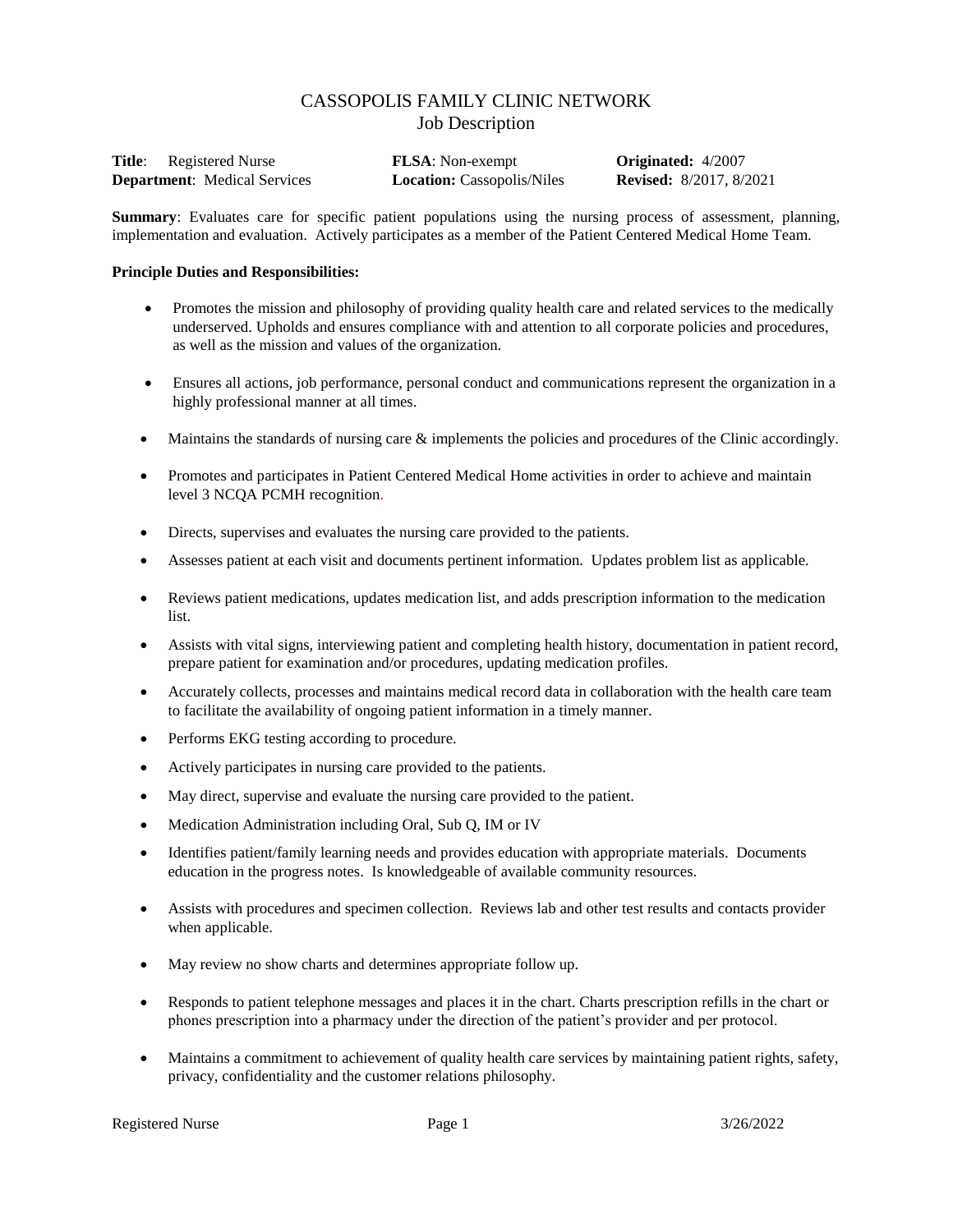- Maintains a commitment to growth and development by participation in mandatory annual in-services, certification and educational programs for improvement of self to maintain competency.
- Participates in the economical utilization of supplies, equipment and resources.
- Establishes and maintains open and positive communications with other health team members and other departments.
- Is oriented to and complies with all governmental rules and regulations regarding OSHA, CLIA, Blood borne Pathogens, etc. Complies with all safety rules and precautions recommended by the Medical Director.
- Performs other duties as assigned.

# **Knowledge, Skills and Abilities Required:**

Education:

 Graduate of a school of nursing and currently licensed as a Registered Nurse in the State of Michigan. Successful completion of the medication exam.

Experience:

• Completion of 4 to 12 weeks of orientation.

Interpersonal:

- Ability to demonstrate customer focused interpersonal skills in order to interact in an effective manner with patients and their families.
- Ability to collaborate with Clinic staff and providers as well as with other departments.
- Ability to use the nursing process of assessment, planning, implementation and evaluation.
- Ability to organize, prioritize and manage time.

#### Knowledge:

- Knowledge of organization policies, procedures, systems and objectives.
- Knowledge of governmental regulations and compliance requirements.
- Knowledge of computer systems and applications.

#### Certificate/License:

- Registered Nurse License
- BLS Certification

# **Reporting Relationships**:

Reports to Patient Care Manager

# **Working Environment**:

- Physical: Works in a normal office environment where there are minimal physical discomforts due to temperature, noise, dust and the like.
- Must have manual dexterity for use of a computers keyboard and calculators. Ability to remain stationary for long periods of time. Ability to communicate via phone, mail and in person to resolve disputes, solve problems, etc. Requires sitting, walking, stooping, bending, ability to walk up stairs and lift 50 lbs. or more.
- Sitting required with standing and walking throughout period. Requires activities such as pushing, stooping, kneeling, talking and seeing.
- Some exposure to visual strain due to close inspection of forms, records and computer screens.
- Cognitive skills to analyze, calculate data, problem solve.
- Occasional exposure to communicable disease, unpleasant odors, noise due to clinic and/or data processing activities.
- Working under stress